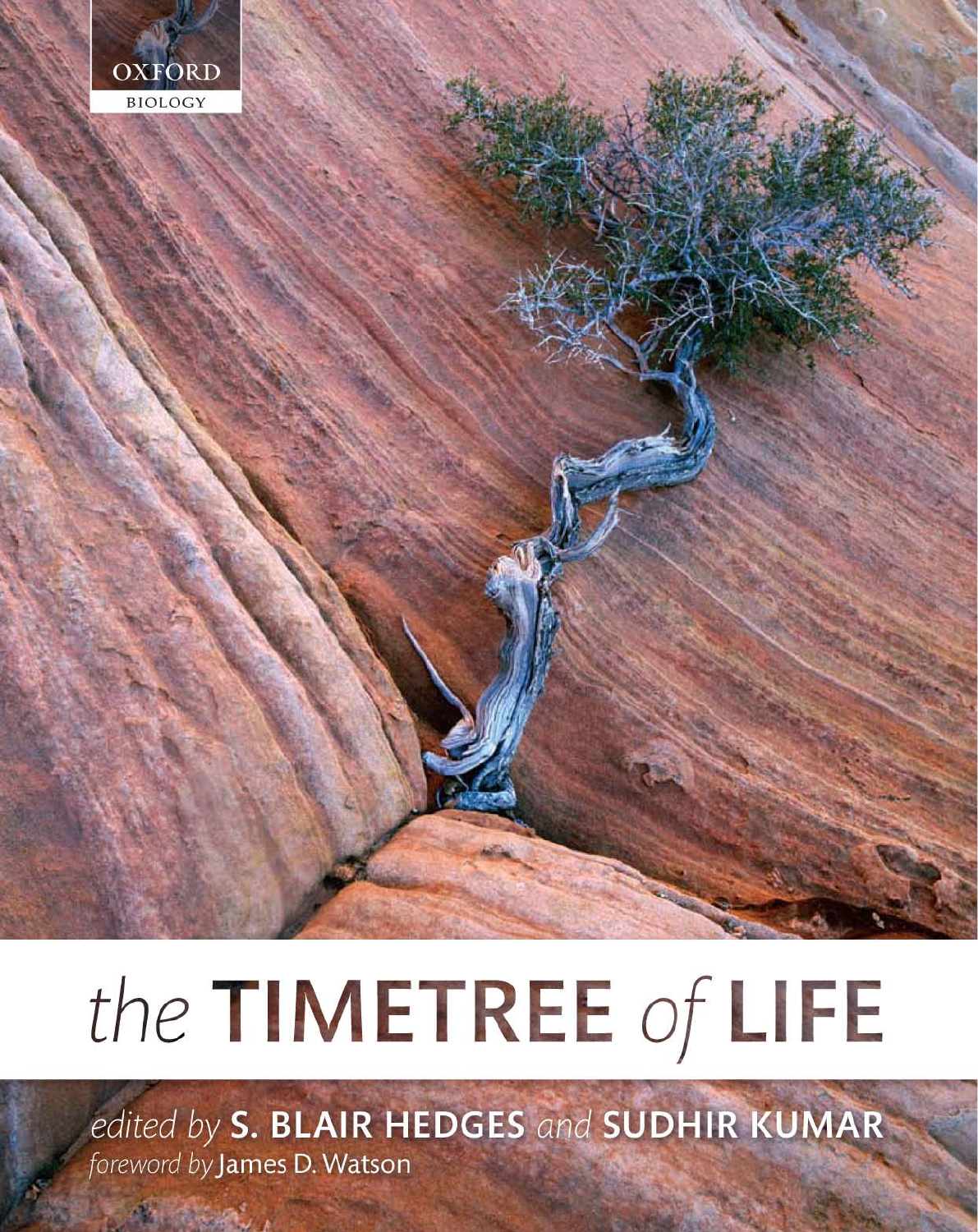## Cnidarians (Cnidaria)

#### *Alex D. Rogers*

Institute of Zoology, Zoological Society of London, Regent's Park, London NW1 4RY, UK (Alex.Rogers@ioz.ac.uk)

### Abstract

Cnidarians, which show a remarkable diversity of morphology and lifestyles, are important as reef-constructors, predators, and parasites in marine ecosystems. Few data currently exist on the timing of the evolutionary events among major groups of cnidarians  $(\sim 7$  classes and  $\sim 25$ orders) and some of these are associated with high levels of uncertainty. However, fossil evidence, and molecular estimates of divergence times among members of the subclass Hexacorallia (Class Anthozoa), indicate that past climatechange events have had a significant impact on the evolution of reef-building corals and related groups.

The Phylum Cnidaria is ancient and diverse in terms of size and body shape, and includes the sea fans, sea pens, sea anemones, corals, hydroids, and jellyfish (Fig. 1). Cnidarians possess two cell layers (diploblastic), the outer ectoderm and the inner endoderm, separated by an acellular mesoglea, or partially cellular mesenchyme (*1*). The animals are radially symmetrical, although this may be modified, and have two basic forms, the polyp and the medusa. The sessile polyp is sac like, with a single body cavity (coelenteron) opening through the mouth which is surrounded by one or more rows of tentacles. The pelagic medusa is umbrella- or bell-shaped with a mouth located in the center of the concave underside surrounded by tentacles positioned around the margins of the animal. In polyps and medusae, the tentacles are armed with stinging or adhesive structures called cnidae, each produced by a stinging cell, the cnidocyte (*1, 2*).

In cnidarians, the alternation of an asexual benthic polypoid form, with the sexually reproducing medusoid phase, is the primitive life-history state in extant taxa (e.g., many hydroids). Depending on the taxon, the polypoid or medusoid phase may be reduced or completely absent. In anemones and corals, for example, the medusoid phase is eliminated with the gonads developing within the polyps. Colonies of many species of benthic cnidarians can grow or reproduce through asexual

production of new polyps or colonies (e.g., corals), the overall size of which can be large. Cnidarians are carnivores, suspension feeders, or parasites, and many species within the phylum have symbiotic intracellular algae in their tissues. They are ecologically important animals in marine environments, although some are also found in freshwater. Corals have been important frameworkbuilding species in reefs from the Paleozoic (359 million years ago, Ma) to the present day in both shallow and deep waters, although the main hermatypic groups have changed over time with a dramatic turnover from rugose and tabulate corals before the great Permian extinction (251 Ma) to the scleractinian corals from the mid- Triassic  $(245-228 \text{ Ma})$   $(3)$ . Jellyfish and siphonophores are also ancient and are important in coastal and oceanic marine ecosystems as pelagic predators.

Today the phylum has a high species diversity, with the Class Anthozoa containing more than 6100 species: >3000 in Subclass Octocorallia (4); >1113 in Subclass



Fig. 1 A scyphozoan from the Irish Sea (*Aurelia aurita*; upper left), an actiniarian from southwest Britain (*Metridium senile*; upper right), and a scleractinian from Maldives (*Acropora* sp., lower). Credit: A. Rogers.

A. D. Rogers. Cnidarians (Cnidaria). Pp. 233-238 in *The Timetree of Life*, S. B. Hedges and S. Kumar, Eds. (Oxford University Press, 2009).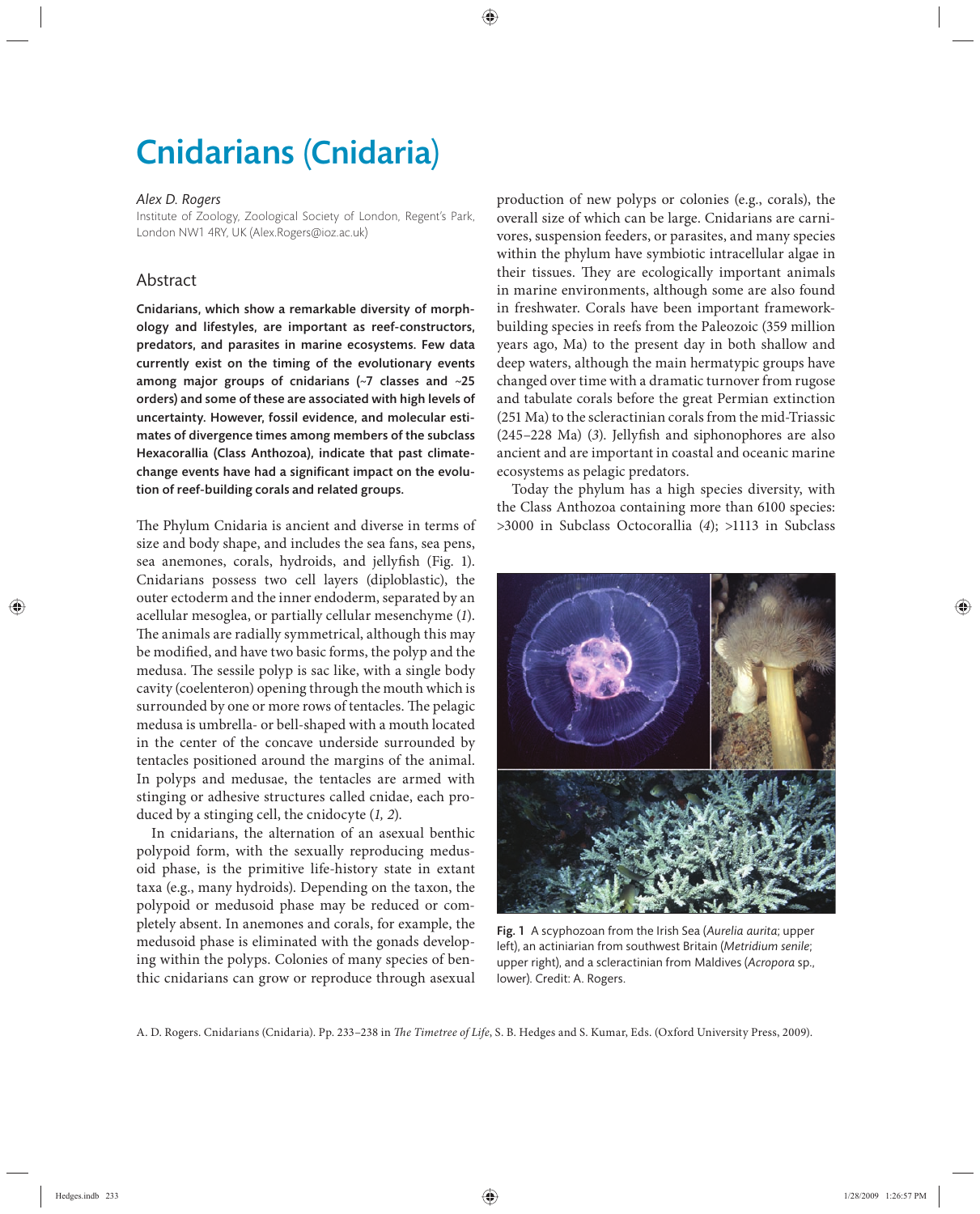

Fig. 2 A timetree of cnidarians. Divergence times are shown in Table 1. *Abbreviations*: C (Carboniferous), Cm (Cambrian), CZ (Cenozoic), D (Devonian), Ed (Ediacaran), J (Jurassic), K (Cretaceous), O (Ordovician), P (Permian), Pg (Paleogene), PR (Proterozoic), S (Silurian), and Tr (Triassic).

Hexacorallia Order Actiniaria (*5*); >1600 in Order Scleractinia (5); >461 in Subclass Ceriantharia, and hexacoral Orders Zoanthidea, Corallimorpharia, and Antipatharia combined (5). The remaining cnidarians of the Medusozoa comprise more than 5954 species: 2184 in Class Myxozoa (*6*); 1 in the Class Polypodiozoa; 51 in Class Stauromedusae (*7*); 32 in Class Cubozoa (*8*); 212 in Class Scyphozoa (9); >166 in Class Hydrozoa, Subclass Trachylinae (*10*); >1900 in Subclass Hydroidolina, Order Leptomedusae (*10*); >1200 in Order Anthomedusae (*10*); and 199 in Order Siphonophora (10). The groups that are holopelagic or which have a mainly pelagic life history generally are less species-rich than the groups with a benthic or parasitic lifestyle. This is probably a result of the homogeneity and open nature of the pelagic environment, offering less opportunity for niche specialization and allopatric speciation than in groups where the dominant life-history phase is parasitic or benthic.

The cnidarians originated in the early stages of metazoan evolution, in the Precambrian (>542 Ma) (*11, 14*). Some of the oldest metazoan fossils, part of the Ediacaran biota, have been attributed to three extant cnidarian groups, including the Chondrophorina (sailors by the wind), the Pennatulacea (sea pens), and the Scyphozoa (jellyfish). Modern chondrophorinans are assigned to the Family Porpitidae, within the Anthomedusae, on the basis of morphology. However, molecular phylogenetic analyses, based on nuclear small subunit (SSU) ribosomal DNA (rDNA) sequences, have suggested that the Ediacaran fossils attributed to the Chondrophorina are from another unrelated taxon (11). This study is, however, consistent with the existence of pennatulids in the Ediacaran, 565 Ma, and the scyphozoans in the late Ediacaran 545 Ma (*12, 13*). Using calibration from the fossil record, and a Quartet-based method for estimating the divergence dates between cnidarian taxa from a phylogeny based on nuclear SSU rDNA, the root of the Cnidaria has been placed in the Proterozoic, 800–1000 Ma (*11*). Phylogenetic analysis of all available protein sequence data and the use of well-constrained calibration points from the fossil record, to estimate secondary calibration points in the Precambrian (>542Ma), similarly estimate the divergence of the Cnidaria and Bilateria at 1298  $\pm$  74 Ma (14). These dates confirm the origin of cnidarians at the base of the metazoan radiation and show that they have a substantial hidden Precambrian history (*11*).

Cnidarians have been an integral part of theories relating to the origin of metazoans for more than 100 years, because they have been regarded as primitive animals (*15*). Whether the ancestral cnidarian was polypoid or medusoid, the nature of the relationships between the classes of the phylum has been important to resolving how the diversity of metazoan life arose. The discovery that the Cubozoa, Scyphozoa, and Hydrozoa, including the Siphonophora, possess a unique derived structural alteration in their mitochondrial DNA (linear mitochondrial DNA, mtDNA) (*16*) was strong evidence that the medusoid groups are monophyletic, forming the clade Medusozoa. Support for the close association of Medusozoa and Anthozoa (circular mtDNA as for all other metazoans) has been provided by nuclear SSU rRNA-based phylogenies (17). The derivation of the Medusozoa from the ancestral anthozoans is the likely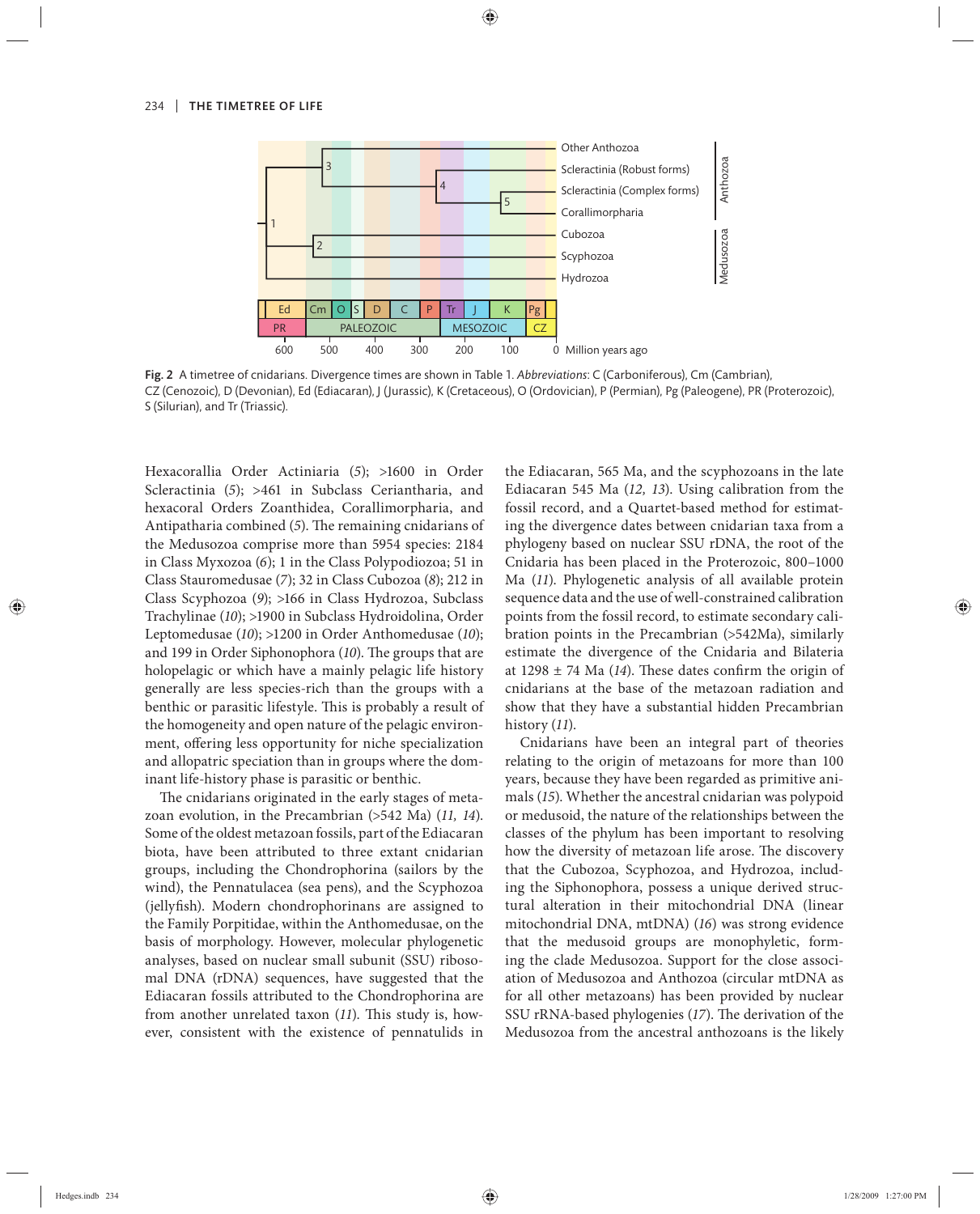| <b>Timetree</b> |             | <b>Estimates</b>         |                   |             |                          |              |                          |                          |                          |             |         |
|-----------------|-------------|--------------------------|-------------------|-------------|--------------------------|--------------|--------------------------|--------------------------|--------------------------|-------------|---------|
| Node            | <b>Time</b> | Ref. (11)                |                   | Ref. (18)   |                          | Ref. (19)(a) |                          | Ref. (19)(b)             |                          | Ref. (26)   |         |
|                 |             | <b>Time</b>              | <b>CI</b>         | <b>Time</b> | <b>CI</b>                | <b>Time</b>  | <b>CI</b>                | <b>Time</b>              | <b>CI</b>                | <b>Time</b> | CI      |
|                 | 640.9       | 709                      | 777-641           | 711.7       | 1035-389                 | 548          | 519-579                  | 595                      | $561 - 626$              | -           |         |
| 2               | 537.5       | $\overline{\phantom{0}}$ | $\qquad \qquad -$ | 537.5       | 943-191                  |              |                          |                          |                          |             |         |
| 3               | 517.5       | $\overline{\phantom{0}}$ | $\qquad \qquad -$ | 517.5       | 2308-0                   |              | $\overline{\phantom{0}}$ | $\overline{\phantom{0}}$ |                          |             |         |
| 4               | 264.0       | $\overline{\phantom{0}}$ | -                 | -           | $\qquad \qquad =$        |              | -                        | -                        | $\overline{\phantom{0}}$ | 264         | 240-288 |
|                 | 121.0       | $-$                      | -                 | -           | $\overline{\phantom{0}}$ |              |                          |                          | $\overline{\phantom{0}}$ | 121         | 110-132 |

Table 1. Divergence times (Ma) and their confidence/credibility intervals (CI) among cnidarians.

Note: Node times in the timetree represent the mean of time estimates from different studies. Estimates from ref. (19) are from two different nodes.

path of evolution for these taxa, because it would require a single origin of the medusa as opposed to an origin and subsequent loss in the Anthozoa if they were the derived group (*17*).

The origin of the Medusozoa has been estimated from nuclear SSU and large subunit (LSU) rRNA as probably during the Cryogenian (850–630 Ma; Table 1, Fig. 2) in the Neoproterozoic. These dates range from the early Neoproterozoic to early Cambrian (*11, 18, 19*), and the dates for the origins of the Medusozoa, the Scyphozoa, and the Hydrozoa are inconsistent, so the relationships between these taxa are shown as a polytomy (Table 1, Fig. 2). The Cryogenian was a period of severe global glaciations including the so-called "Snowball Earth" events (*20*). Recent work has suggested that despite the extreme conditions during parts of this period it is likely that areas of the oceans remained open even during glaciations (*21*).

Phylogenetic analyses based on partial sequences of the mitochondrial SSU rRNA (*22*), partial and complete sequences of the nuclear SSU rRNA (*23, 24*), a combination of those data (*25*), or the entire mitochondrial genome (*26, 27*), have suggested that the Subclass Octocorallia is the closest relative of the group containing all other anthozoan orders. Some studies have placed the Ceriantharia (tube-dwelling anemones) basal to all other Anthozoa (*28, 23*), although the majority favor this group to be the closest relative of the Hexacorallia (*22,*  24, 25, 27, 29). The relationships between the orders of the Hexacorallia remain unresolved. In particular, the relationships between the Zoanthidea (zoanthids—colonial anemones), Actiniaria (sea anemones), and Antipatharia (black corals) are unclear and studies based on different genes have estimated different relationships between these taxa (*24, 27*). Estimates from nuclear SSU and LSU data place the origin of the hexacorallians in the Lower Cambrian (542–513 Ma) (*18*), a date consistent with the earliest well-preserved fossil anemones. This period was a time when early reefs, comprising archaeocyath sponges and tabulate corals developed, although these collapsed at the end of the Lower Cambrian (*30*).

Of all the hexacorals, the scleractinians are unusual in their sudden and late appearance in the fossil record in the Middle Triassic (Anisian stage, 237 Ma, 3). This followed the great Permian extinction which destroyed 96% of all marine species (*31*) and wiped out the Orders Rugosa and Tabulata, the main reef-building corals of the Paleozoic (542–251 Ma) (3). The cause of the Permian extinction is still a subject of significant debate. Largescale volcanism probably led to global warming, resulting from increased atmospheric  $CO<sub>2</sub>$  and subsequent methane hydrate release. Oceanic anoxia, together with release of toxic hydrogen sulfide from the deep ocean and decreased marine productivity, are thought to have also occurred (31). The changes in ocean biochemistry and in other environmental parameters at the end of Permian (251 Ma) led to a prolonged recovery well into the Triassic (251–200 Ma) (*3, 31*).

The appearance of numerous higher taxa of the Scleractinia on the margins of the Tethys Sea is abrupt in the fossil record and the origination of stony corals has been a topic of much debate to which molecular studies have made a significant contribution. Several potential ancestors to scleractinians have been postulated (*3*), including rugosan corals, the Scleractiniomorpha, and soft-bodied Hexacorallia from the Orders Actiniaria, Corallimorpharia, or Zoanthidea (the "naked coral" hypothesis, *32*).

Phylogenetic analyses of the Scleractinia, based on SSU rRNA, have identified two distinct clades, the "robust"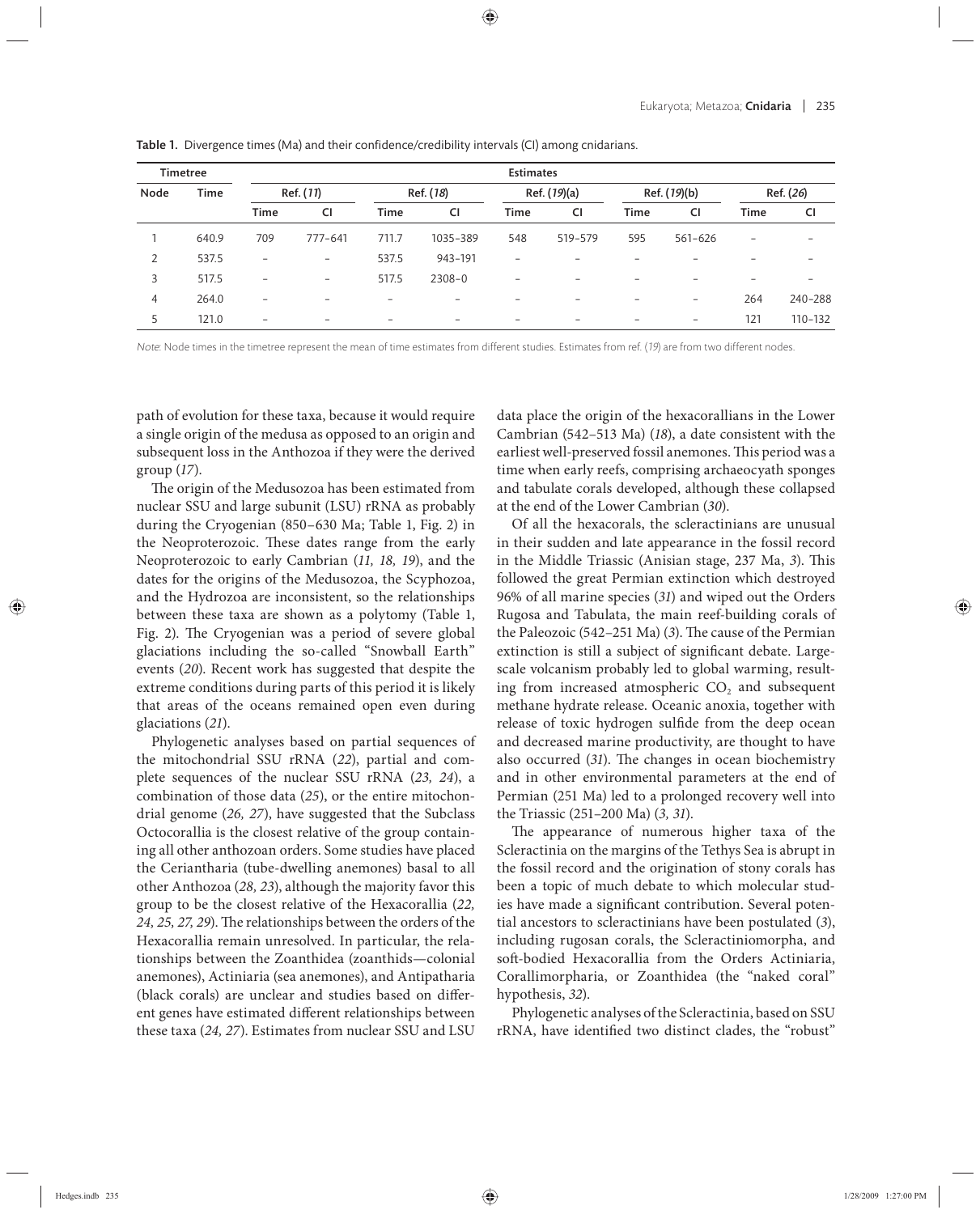and the "complex" stony corals (*33–36*). Sequence divergence between these clades suggested that they originated about 300 Ma (*34*), a date that is older than the fossil appearance of the scleractinians in the Anisian stage of the Middle Triassic (245–237 Ma). However, subsequent analyses of the mitochondrial genome sequences of Anthozoa have refined the estimate for the origination of the Scleractinia at 288–240 Ma (26). This also supports the theory that the stony corals arose from naked hexacorallian ancestors in the Permian/Triassic and expressed the ability to secrete aragonite skeletons when ocean chemistry became conducive to the accretion of aragonite from seawater (*3, 32*). Experiments on growing scleractinian corals in seawater with a lowered pH may support this hypothesis. These show that at least some species can respond to the absence of conditions for the accretion of a skeleton by dissociation of the colonial form and complete skeletal dissolution (37). This may provide an explanation as to how corals might have survived large-scale environmental changes in the Permian and thus appeared abruptly within the fossil record at a later date. However, more than 40% of extant Scleractinia live in deep waters where preservation potential is reduced compared to shallow environments. Thus, the early history of skeletonized corals may have been obscured in the fossil record (*26*).

At least one hexacorallian group has been eliminated as ancestors of the scleractinians. The corallimorpharians were found to have been derived from the "complex" clade of the Scleractinia through the analyses of mitochondrial genome sequence (26) (but see 27). This was dated as to have occurred in the mid- to late-Lower Cretaceous, 132-110 Ma. This was a time when changing seawater chemistry increasingly favored the secretion of calcitic skeletons over aragonitic skeletons in marine organisms (*38*) and reefs became dominated by rudist bivalves (3). The corallimorpharians lost the coral skeleton presumably as an adaptation to increasingly unfavorable conditions for the uptake of calcium carbonate and secretion of aragonite.

The rise and fall of reef-building cnidarians through geological time is intimately connected with changes in marine chemistry which have been driven by climate change (*3, 38*). Present-day climate change has impacted scleractinians through global temperature increases, causing coral bleaching. Increasing levels of ocean acidification have the potential to reduce calcification rates and increase dissolution rates of coral skeletons that form reefs (*39, 40*). Geological history tells us that if current trends in environmental change continue, even if corals survive through physiological refugia as "naked" polyps, there will be profound changes in the distribution, diversity, and structure of coral reef communities.

Molecular studies of the Medusozoa have led to a much greater understanding of non-anthozoan relationships, but have resulted in few data on the timing of evolutionary events within the group, because of relatively few fossil records for calibration. Phylogenetic analyses of the Class Staurozoa, including a new species from deep-sea hydrothermal vents, using SSU rRNA sequences (*7*), have supported morphological studies suggesting this group is the closest relative of all other Medusozoa (41). This is consistent with the hypothesis that the medusoid form evolved from benthic ancestors (*15*). Gene sequences of the SSU and LSU of nuclear rRNA indicate that the group containing Cubozoa and Scyphozoa (named the Acraspeda, *15*) is the closest relative of Hydrozoa and that these groups may have evolved in the Cryogenian (Table 1) (18). The mean dates for the node between the Hydrozoa and Scyphozoa/Cubozoa actually predate those for the origin of the medusozoans and so this is shown as a polytomy (Fig. 2). This reflects the high levels of uncertainty in present estimates of the timing of events in the evolution of the medusozoans. The timing of divergence between the hydrozoans and scyphozoans must have come after the evolution of the first medusozoans (15, 41). These dates again point to a substantial evolutionary history of the cnidarians in the Precambrian.

The cubozoans and scyphozoans show marked differences in their life histories, but their relationship is supported by morphological similarities in the medusae of both groups (*15*). Nuclear SSU and LSU rRNA data place the node between these classes in the Early Cambrian at 538 Ma (*18*). Within the scyphozoan jellyfish, the Rhizostomeae has previously been considered as derived from the Semaeostomeae, because of similarities in the radial canal systems, which has been confirmed by molecular data (15, 17). The Coronatae (crown jellyfish) is a close relative of the Semaeostomeae and the Rhizostomeae.

On the basis of mitochondrial SSU rRNA and nuclear SSU and LSU rRNA sequences, the Hydrozoa have been separated into two major clades, the Trachylina (Orders Limnomedusae, Trachymedusae, and Narcomedusae) and the Hydroidolina (Orders Anthoathecata, Leptothecata, Siphonophorae) (15, 42). The Trachylina consists mainly of marine medusoid forms (a few are freshwater) with simple, reduced, or even absent polyp stages. The Trachylina generally fall into the previously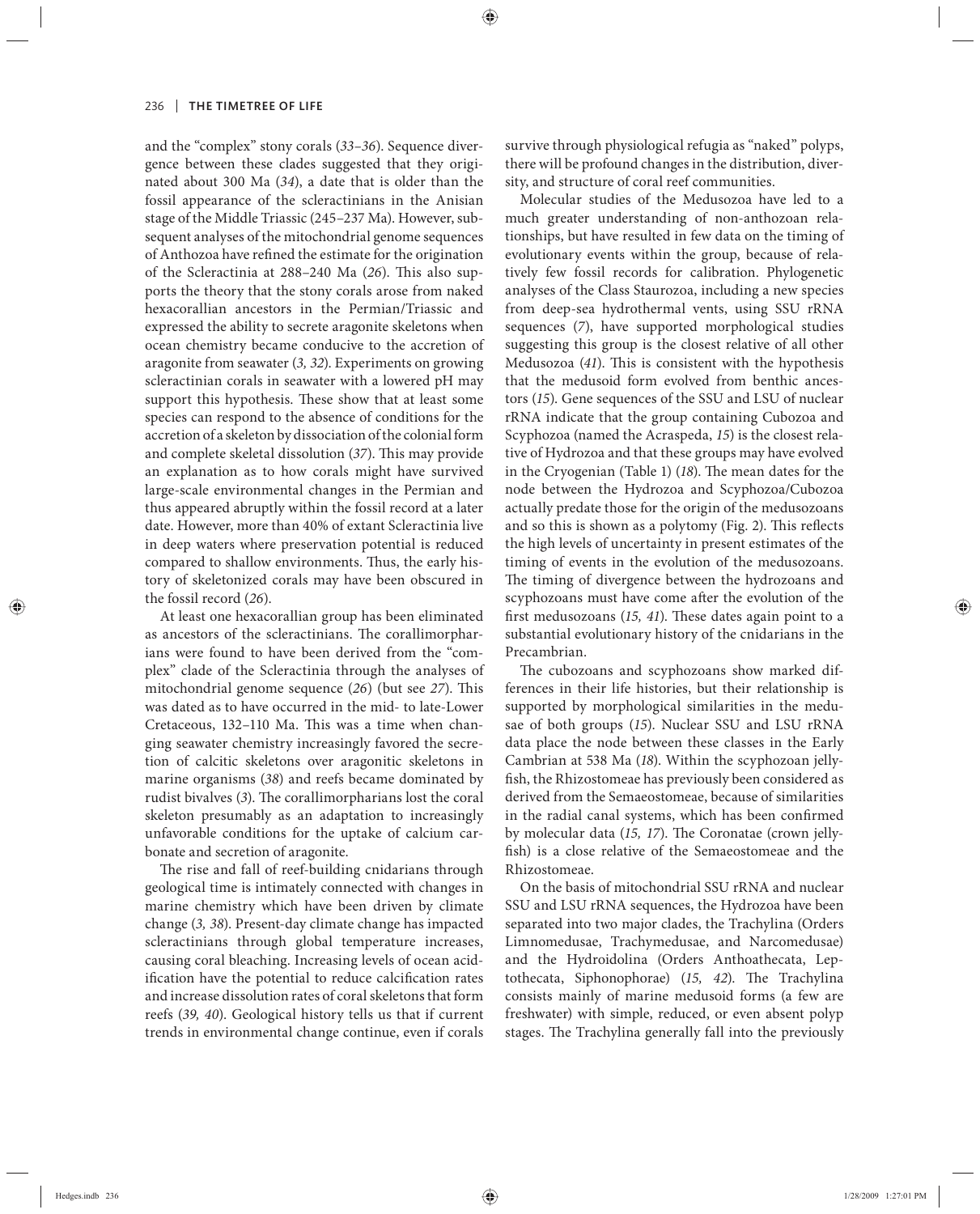recognized orders, although there is evidence of paraphyly in the Limnomedusae and Trachymedusae (*15*). Although the athecate hydroids, thecate hydroids, and siphonophores form separate clades, the relationships between the orders of the Hydroidolina are largely unresolved. This may be a result of rapid evolution in the early history of this group. In these analyses, the monotypic Subclass Langiomedusae falls within the Athecata, and the classification of athecate hydroids into the suborders Capitata and Filifera is not supported (*14*). However, a new clade, the Aplanulata, united by a shared-derived character (development from egg to polyp via a nonciliated stereogastrula stage, rather than a ciliated planula stage, *43*) is resolved by the molecular analyses (*15, 42*). This clade comprises the Tubulariidae, Corymorphidae, Candelabridae, and Hydridae. Other anthoathecate hydroid groups that exhibit this type of development may also fall within this group, although they are yet to be sampled for molecular studies (*15*).

Ultrastructural studies and analyses of the SSU of the nuclear rRNA have suggested that the parasitic myxozoans, previously regarded as protists, are cnidarians (*44*). Phylogenetic analyses of 129 protein sequences have provided strong support for this hypothesis and furthermore suggest that the myxozoans are highly derived medusozoans (*45*). At present the relationship of the myxozoans to other medusozoan taxa has not been resolved, but this discovery has changed understanding of the diversity of species and lifestyles adopted by cnidarians. Myxozoans are parasites of a variety of animals including annelids, bryozoans, and fish and can be economically significant, especially in the aquaculture industry.

Molecular phylogenetic approaches are now being employed to examine the evolution and systematics of cnidarians below the level of Order. Within the Anthozoa, poor correspondence between the preexisting morphological taxonomy and molecular phylogenetics trees has been discovered, especially within the Octocorallia (46-48) and Scleractinia (33-36). This suggests that previous interpretation of the homology of the characters of the skeletons of anthozoans, and other aspects of morphology, are unreliable as a result of convergent or parallel evolution (*47*).

At the subordinal taxonomic levels, biogeographic and historical factors also become an important influence in the evolution and systematics of coral (*49*) and other cnidarian taxa (e.g., hydroids, *50*). DNA sequence analyses are also demonstrating the existence of many cryptic taxa at the lower taxonomic levels such as Scleractinia (*51*), Octocorallia (*48*), Scyphozoa (*52, 53*), and Hydrozoa

(*50, 54*). Some of these groups have been viewed as having species with cosmopolitan or very wide geographic distributions resulting from pelagic life-history stages or hydrochory of sessile adults and a lack of barriers to dispersal across the oceans. This is leading to a reevaluation of the systematics, distribution, and overall species diversity of cnidarian taxa.

### Acknowledgment

The author thanks the Institute of Zoology, Zoological Society of London for funding as a Senior Research Fellow and for provision of the facilities required for the writing of this chapter.

#### References

- 1. R. C. Brusca, G. J. Brusca, *Invertebrates*, 2nd edn. (Sinauer Associates, Sunderland, Massachusetts, 2003).
- 2. R. Gibson, B. Hextall, A. Rogers, *Photographic Guide to the Sea & Shore Life of Britain and North-West Europe* (Oxford University Press, Oxford, UK, 2001).
- 3. G. D. Stanley, *Earth-Sci. Rev.* **60**, 195 (2003).
- 4. G. C. Williams, S. D. Cairns, *Systematic List of Valid Octocoral Genera*, http://www.calacademy.org/research/ izg/OCTOCLASS.htm (accessed July 2007).
- 5. D. G. Fautin, *Hexacorallians of the World*, http:// geoportal.kgs.ku.edu/hexacoral/anemone2/index.cfm (accessed July 2007).
- 6. J. Lom, I. Dykova, *Folia Parasitol.* **53**, 1 (2006).
- 7. A. G. Collins, M. Daly, *Biol. Bull.* **208**, 221 (2005).
- 8. M. N. Dawson, *Class Cubozoa Werner 1975*, http:// thescyphozoan.ucmerced.edu/Syst/Cub/Cubomedusae. html (accessed August 2007).
- 9. M. N. Dawson, *The Scyphozoan*, http://www2.eve. ucdavis.edu/mndawson/tS/tsFrontPage.html (accessed August 2007).
- 10. P. Schuchert, *The Hydrozoan Directory*, http://www. ville-ge.ch/mhng/hydrozoa/hydrozoa-directory.htm (accessed August 2007).
- 11. B. Waggoner, A. G. Collins, *J. Paleontol.* **78**, 51 (2004).
- 12. G. Hahn *et al.*, *Geologica Palaeontol.* **16**, 1 (1982).
- 13. J. W. Hagadorn, B. Waggoner, *J. Palaeontol.* **74**, 349 (2000).
- 14. S. B. Hedges, J. E. Blair, M. L. Venturi, J. L. Shoe, *BMC Evol. Biol.* (2004).
- 15. A. G. Collins *et al.*, *Syst. Biol.* **55**, 97 (2006).
- 16. D. Bridge *et al.*, *Proc. Natl. Acad. Sci. U.S.A.* **89**, 8750 (1992).
- 17. A. G. Collins, *J. Evol. Biol.* **15**, 418 (2002).
- 18. P. Cartwright, A. Collins, *Integr. Comp. Biol*. **47**, 744 (2007).
- 19. K. J. Peterson *et al.*, *Proc. Natl. Acad. Sci. U.S.A.* **101**, 6356 (2004).